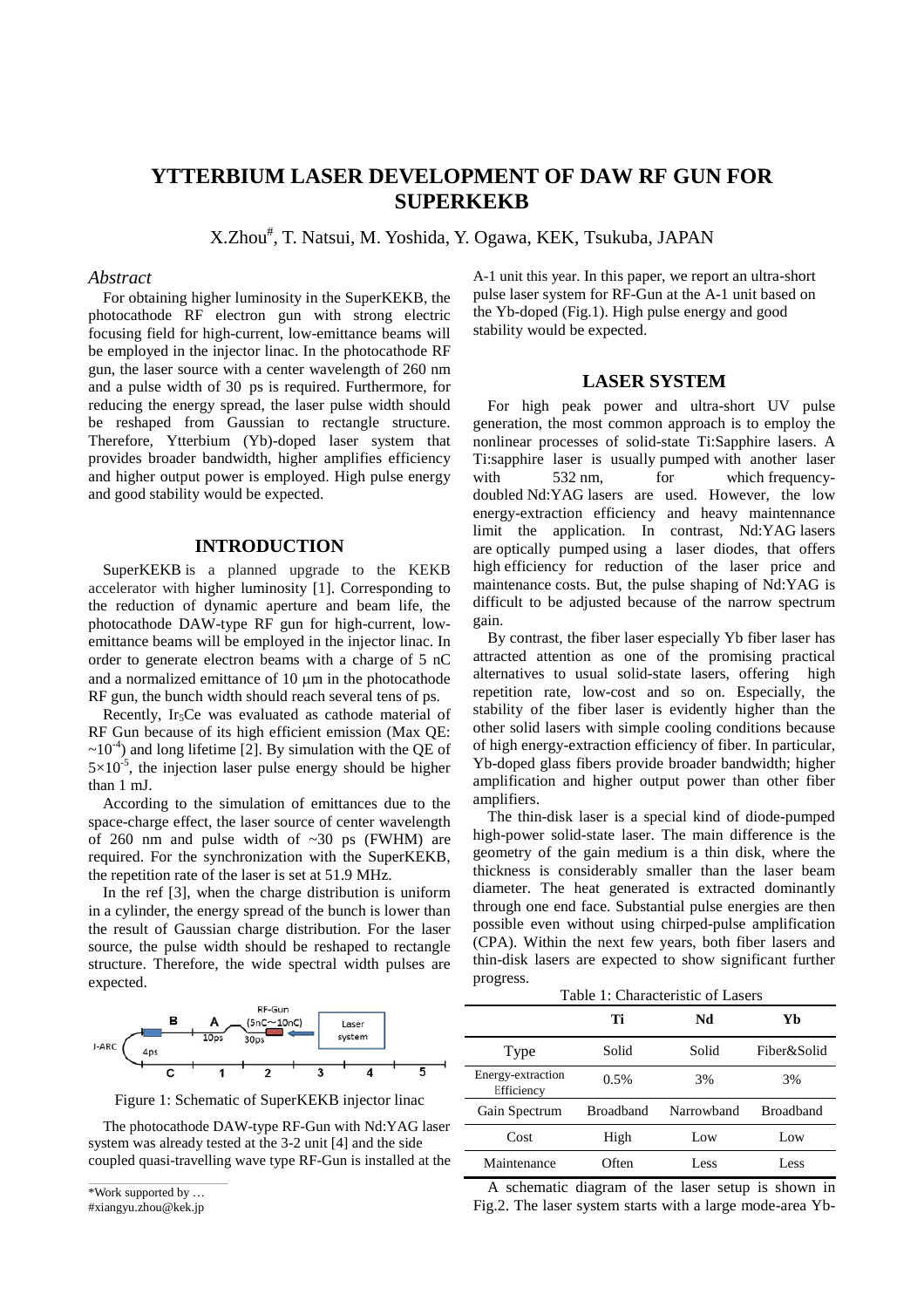doped fiber-based amplifier system, which consists of a passively mode-locked femtosecond Yb-fiber oscillator, a transmission grating pair stretcher and two Yb-doped single-mode fiber amplifier stages. Then the repetition rate of the pulse is reduced to 2 Hz by an EO modulator pulse selector. To obtain the mJ-class pulse energy, the Yb:YAG solid-state thin-disk amplifiers are employed, include a regenerative amplifier and a two steps amplifier. Deep UV pulses for the photocathode are generated by using two frequency-doubling stages. High pulse energy and good stability were obtained. Finally, the pulses are injected into RF gun. In future, the laser pulse shape will be transformed from Gaussian shape to rectangle shape by a spatial shaping adjustment.



Figure 2: Layout of Laser system.

#### *Yb Fiber Oscillator with synchronization*

A unidirectional ring cavity is employed in the passive mode-locked oscillator (Fig. 3) [5]. Highly doped Yb fiber with a length of 30 cm was pumped by a fibercoupled pump diode delivering 250 mW at 976 nm. A piezoelectric transducer (PZT) attached to the end mirror after the grating pair is used to control the cavity length to lock the repletion rate with the SuperKEKB. All the optics is laid on the breadboard (30cm×60cm), which is easy to transport.



Figure 3: Layout of Oscillator.

The spectral bandwidth is  $\sim$ 14 nm, centered at 1035 nm. And the pulse duration after the oscillator is  $\sim$  200 fs roughly with the average output power of 40 mW. Since the unabsorbed pump power was negligibly small, the calculated pulse energy is 0.8 nJ with good pulse quality.

When the pump power is above 150 mW, the modelocking is initiated immediately by shaking the grating. An enclosure is set up to protect the oscillator that is sensitive to temperature, acoustic and wind vibration. And the mode-locked operation was stable for all days.

The seed pulses are then pass through an isolator, which provides the protection for the oscillator. Then, a wave plate and a polarizer were employed to separate a part of seed pulse to the synchronization system. The frequency source is supplied by KEKB with the repetition rate of 2856 MHz. The total fiber length is about 3.4 m, and the repetition rate is 51.9 MHz (10.38\*5 MHz). Our designs produce extremely low jitter of ~ps, with very wide operating ranges.

## *Stretcher and Yb Fiber Amplifier*



Figure 4: Layout of pre-amplifier.

Last time, a 10 m long Yb-doped fiber was employed for amplification and stretching the pulse width. The 0.5 W output power and  $\sim$  20 ps pulse width was obtained [5]. Because of the absorption of the long Yb-doped fiber, the center wavelength of the pulse was shift to 1060 nm. But for Yb:YAG Thin-disk amplifier, the main gain spectrum is around 1037nm. Therefore, the length of Yb-doped fiber was reduced to avoid spectrum shift, and a transmission grating pair is added before the amplifier to stretch the pulse width.

As in the Fig.4, the pair of transmission gratings with a groove density of 1740 grooves/mm is used to stretch the seed pulse to several tens ps with an efficiency of 80%.

To precompensate for the power loss in lock system and stretcher, the pulse train is then injected into a 2 m long 10 µm core-diameter polarization-maintaining double-clad Yb-doped fiber with a cladding diameter of 125 µm and numerical aperture (NA) of 0.46. The Ybdoped fiber is cladding pumped by a fiber-coupled laser diode emitting at 976 nm. At 2.8 W of pump power, amplified pulses of 80 mW are achieved.

For higher pulse energy, the output of pre amplifier is seeded into the 2nd fiber amplifier comprised of a largemode-area polarizing double-clad photonic crystal fiber 1.2 m in length with a core diameter of 40 μm and pump clad diameter of 200 μm. As in the Fig. 4, the structure is similar to the pre amplifier. For stability, the amplifier is backwardly pumped with light at a wavelength of 940 nm. In this stage, the output power of 1.1 W.